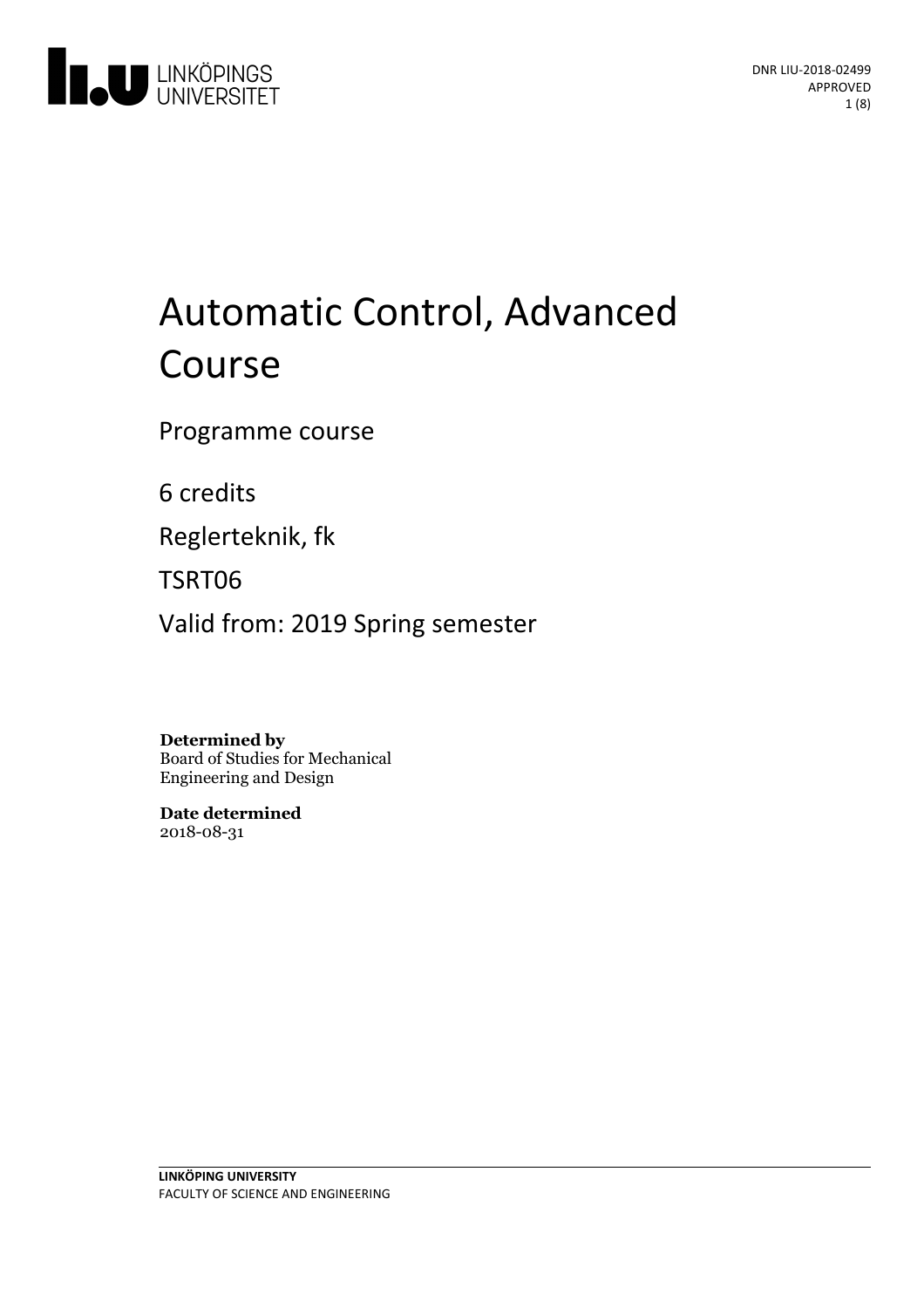### Main field of study

Electrical Engineering, Mechanical Engineering

Course level

Second cycle

### Advancement level

A1X

### Course offered for

- Energy-Environment-Management M Sc in Engineering
- Mechanical Engineering, M Sc in Engineering

### Entry requirements

Note: Admission requirements for non-programme students usually also include admission requirements for the programme and threshold requirements for progression within the programme, or corresponding.

### Prerequisites

Automatic Control

### Intended learning outcomes

The aim of the course is to give knowledge in basic stability analysis of nonlinear systems and analysis and design of multivariable feedback control systems. The aim of the course is also give knowledge and skillin using modern software tools within these areas. This means that students will be expected to be able to do the following after completing this course:

- Use the Nyquist criterion to carry out stability analysis of linear feedback systems.<br>• Determine stationary point, linearize, and carry out stability analysis of
- nonlinear systems given in state space form.<br>• Perform stability analysis of nonlinear feedback control systems using the
- circle criterion and the describing function method. Describe the requirements and limitations in construction of multivariable
- 
- feedback control systems.<br>• Derive models of load and measurement disturbances and combine these<br>models with system models.
- Using relevant software tools construct multivariable feedback control systems using LQ-optimization and Kalman filter, and for low order problems carry out the design by hand.

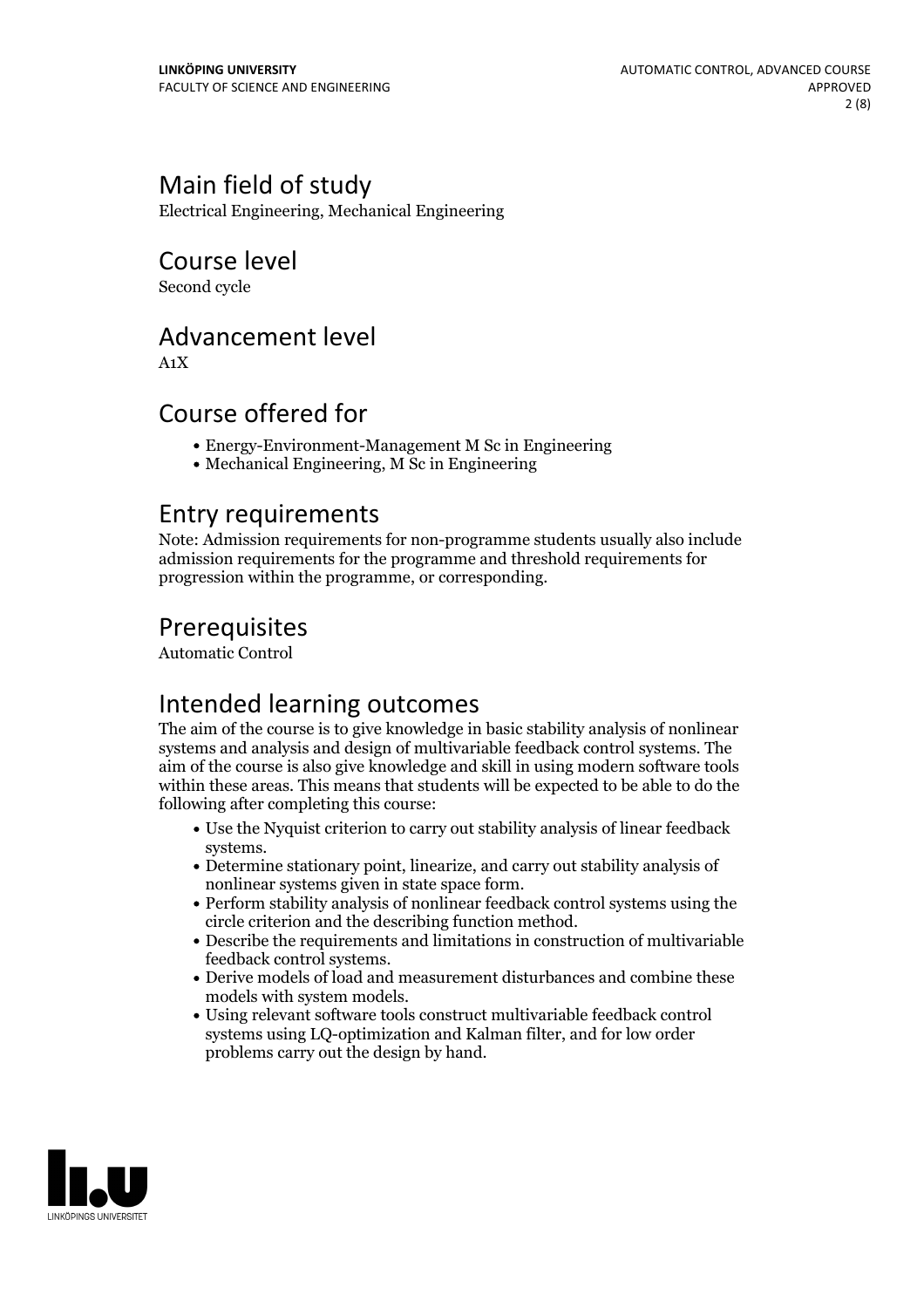Course content<br>Nyquist curves and the Nyquist criterion. Analysis of nonlinear systems. Linearization. Describing function. Multivariable linear systems. Disturbances and Kalman filters. Limitations in feed-back control. Decoupling controllers. LQG-control.

### Teaching and working methods

The course consists of lectures, lessons and laboratory work. The course is offered twice during 2016; Vt1 and Ht2.

### Examination

| DAT1 Written examination. At-computer examination | 4.5 credits U, 3, 4, 5 |  |
|---------------------------------------------------|------------------------|--|
| LAB1 Computer assignments                         | 1.5 credits U, G       |  |

### Grades

Four-grade scale, LiU, U, 3, 4, 5

### Other information

Supplementary courses: Automatic Control - Project Course

### Department

Institutionen för systemteknik

## Director of Studies or equivalent

Johan Löfberg

### Examiner

Johan Löfberg

### Course website and other links

<http://www.control.isy.liu.se/student/tsrt06/>

### Education components

Preliminary scheduled hours: 64 h Recommended self-study hours: 96 h

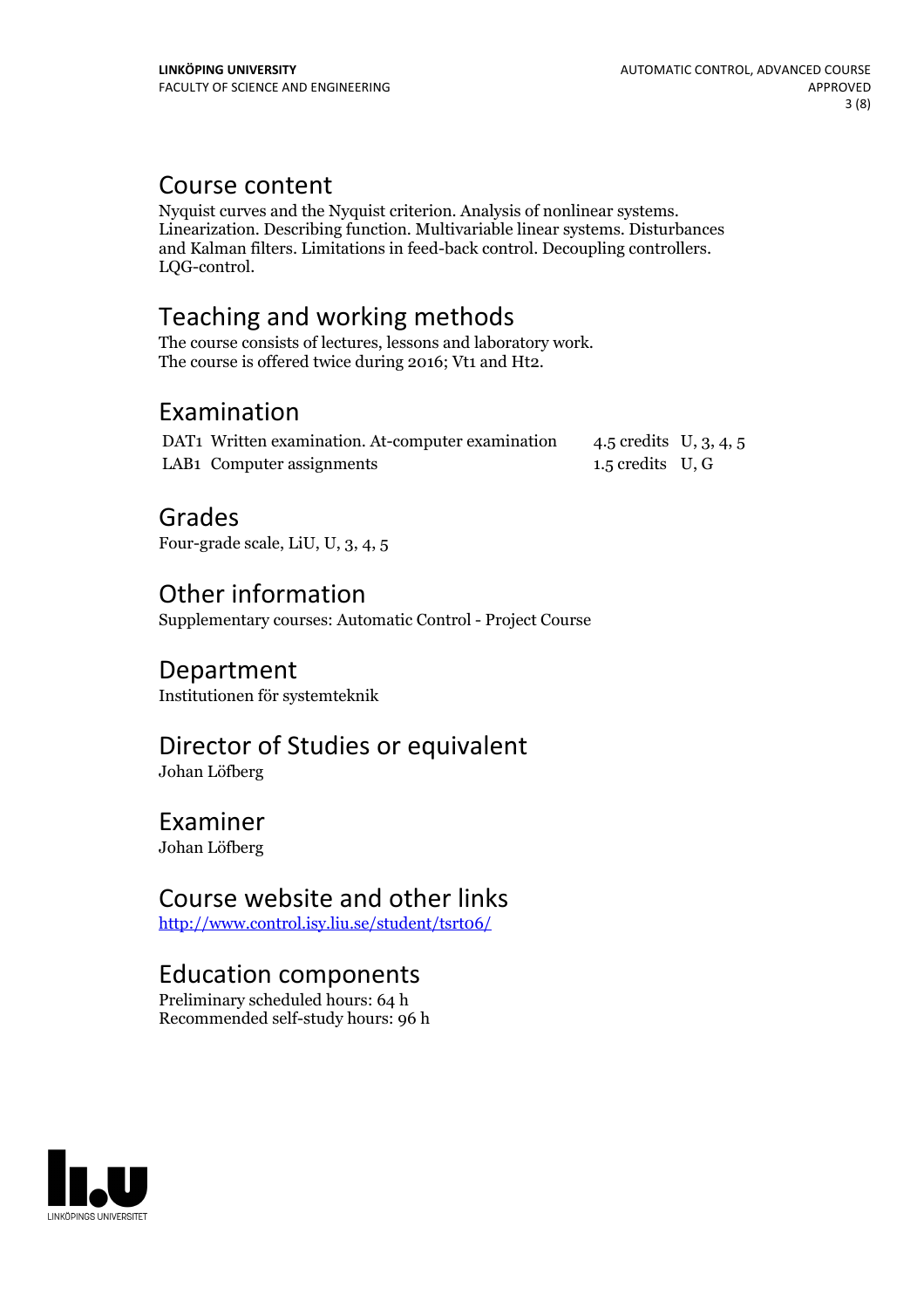### Course literature

**Books**

Glad T, Ljung L, *Reglerteori. Flervariabla och olinjära metoder*

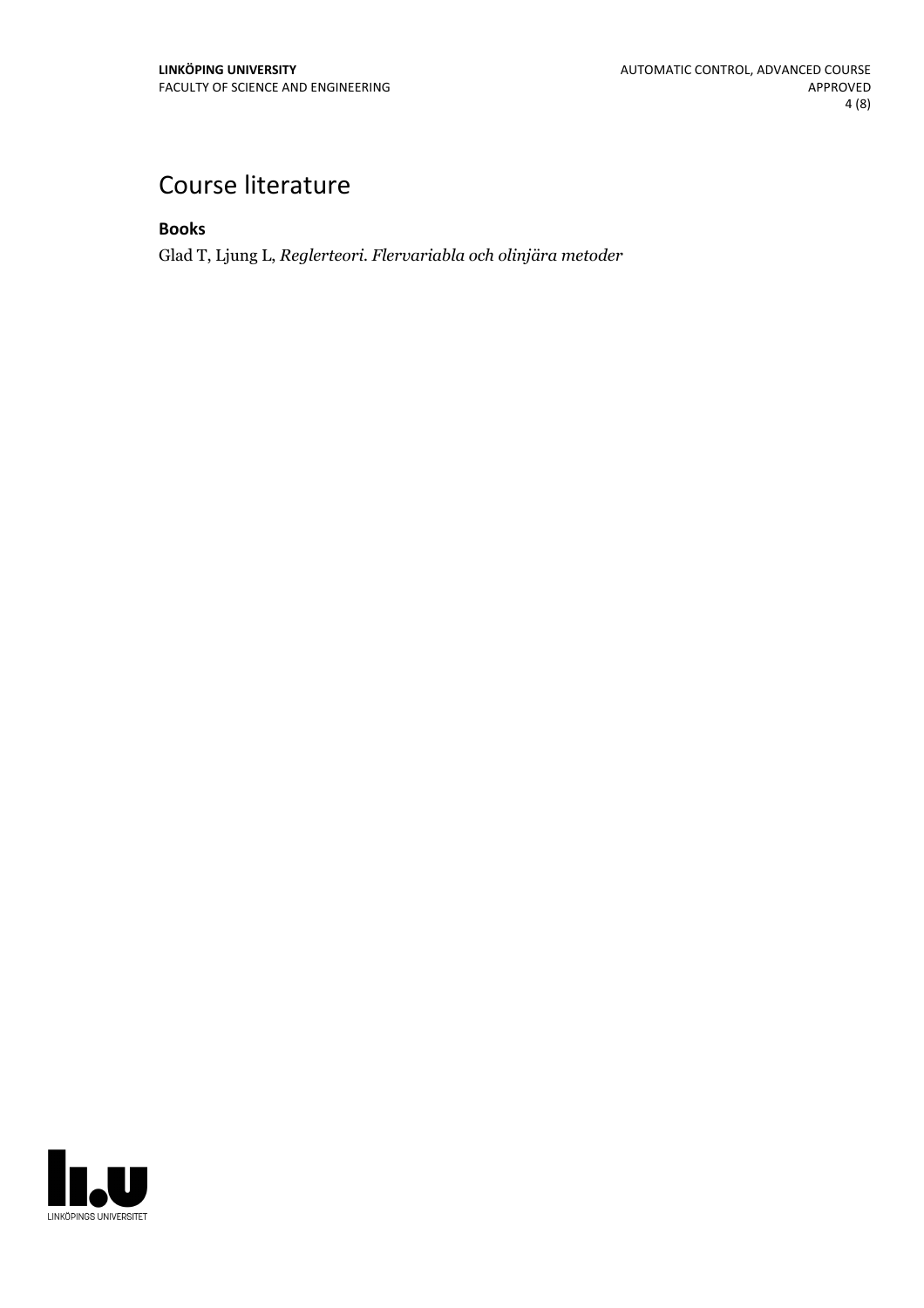### **Common rules**

#### **Course syllabus**

A syllabus has been established for each course. The syllabus specifies the aim and contents of the course, and the prior knowledge that a student must have in order to be able to benefit from the course.

### **Timetabling**

Courses are timetabled after a decision has been made for this course concerning its assignment to a timetable module. A central timetable is not drawn up for courses with fewer than five participants. Most project courses do not have a central timetable.

#### **Interrupting a course**

The vice-chancellor's decision concerning regulations for registration, deregistration and reporting results (Dnr LiU-2015-01241) states that interruptions in study are to be recorded in Ladok. Thus, all students who do not participate in a course for which they have registered must record the interruption, such that the registration on the course can be removed. Deregistration from <sup>a</sup> course is carried outusing <sup>a</sup> web-based form: www.lith.liu.se/for-studenter/kurskomplettering?l=sv.

#### **Cancelled courses**

Courses with few participants (fewer than 10) may be cancelled or organised in a manner that differs from that stated in the course syllabus. The board of studies is to deliberate and decide whether a course is to be cancelled orchanged from the course syllabus.

#### **Regulations relatingto examinations and examiners**

Details are given in a decision in the university's rule book: http://styrdokument.liu.se/Regelsamling/VisaBeslut/622678.

#### **Forms of examination**

#### **Examination**

Written and oral examinations are held at least three times a year: once immediately after the end of the course, once in August, and once (usually) in one of the re-examination periods. Examinations held at other times are to follow a decision of the board of studies.

Principles for examination scheduling for courses that follow the study periods:

courses given in VT1 are examined for the first time in March, with re-

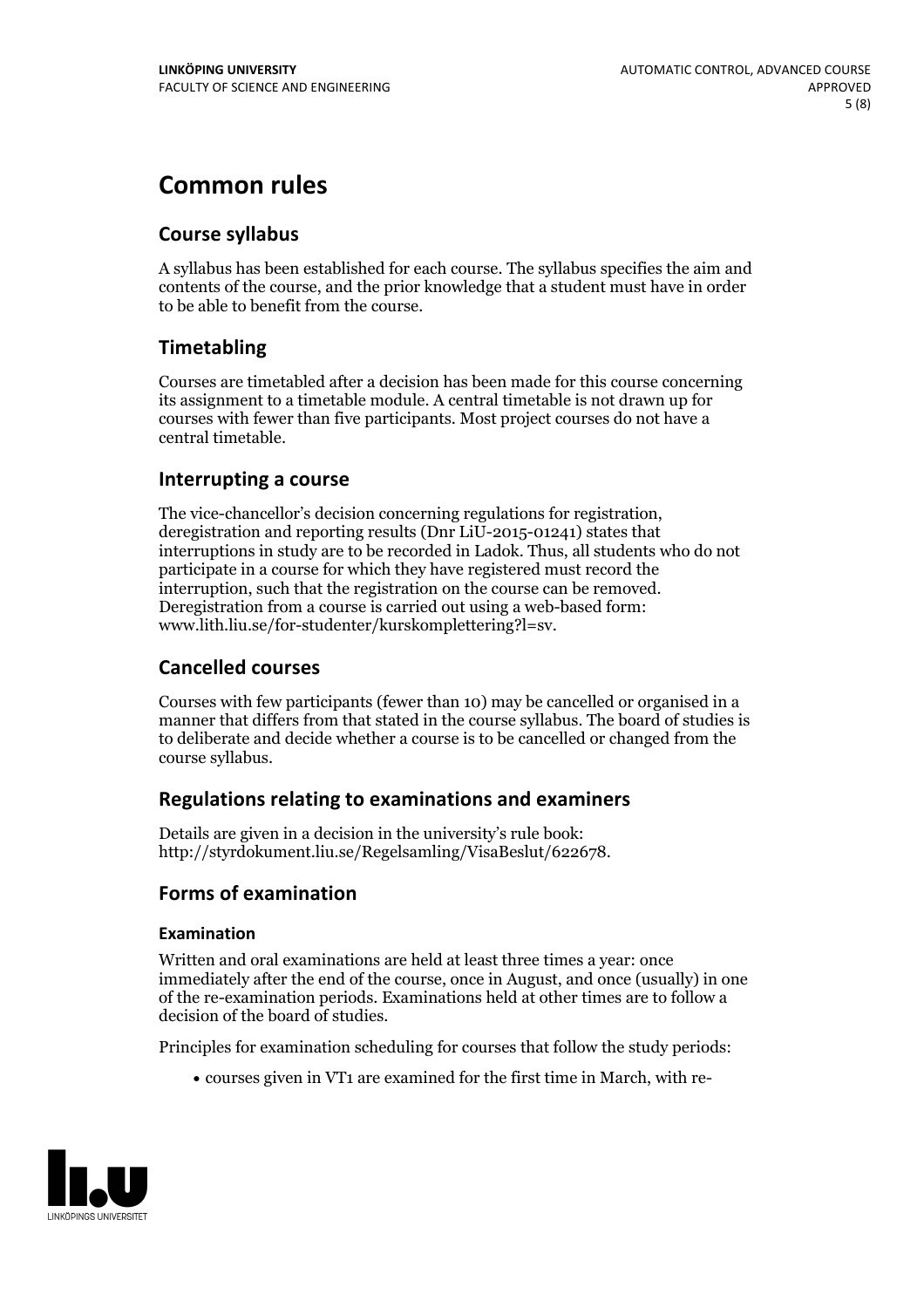examination in June and August

- courses given in VT2 are examined for the first time in May, with re-examination in August and October
- courses given in HT1 are examined for the first time in October, with re-examination in January and August
- courses given in HT2 are examined for the first time in January, with re-examination at Easter and in August.

The examination schedule is based on the structure of timetable modules, but there may be deviations from this, mainly in the case of courses that are studied and examined for several programmes and in lower grades (i.e. 1 and 2).

- Examinations for courses that the board of studies has decided are to be held in alternate years are held only three times during the year in which
- the course is given.<br>• Examinations for courses that are cancelled or rescheduled such that they are not given in one or several years are held three times during the year that immediately follows the course, with examination scheduling that corresponds to the scheduling that was in force before the course was cancelled or rescheduled.<br>• If teaching is no longer given for a course, three examination occurrences
- are held during the immediately subsequent year, while examinations are at the same time held for any replacement course that is given, or alternatively in association with other re-examination opportunities. Furthermore, an examination is held on one further occasion during the next subsequent year, unless the board of studies determines otherwise.<br>• If a course is given during several periods of the year (for programmes, or
- on different occasions for different programmes) the board orboards of studies determine together the scheduling and frequency of re-examination occasions.

#### **Registration for examination**

In order to take an examination, a student must register in advance at the Student Portal during the registration period, which opens 30 days before the date of the examination and closes 10 days before it. Candidates are informed of the location of the examination by email, four days in advance. Students who have not registered for an examination run the risk of being refused admittance to the examination, if space is not available.

Symbols used in the examination registration system:

- \*\* denotes that the examination is being given for the penultimate time.
- \* denotes that the examination is being given for the last time.

#### **Code of conduct for students during examinations**

Details are given in a decision in the university's rule book: http://styrdokument.liu.se/Regelsamling/VisaBeslut/622682.

#### **Retakes for higher grade**

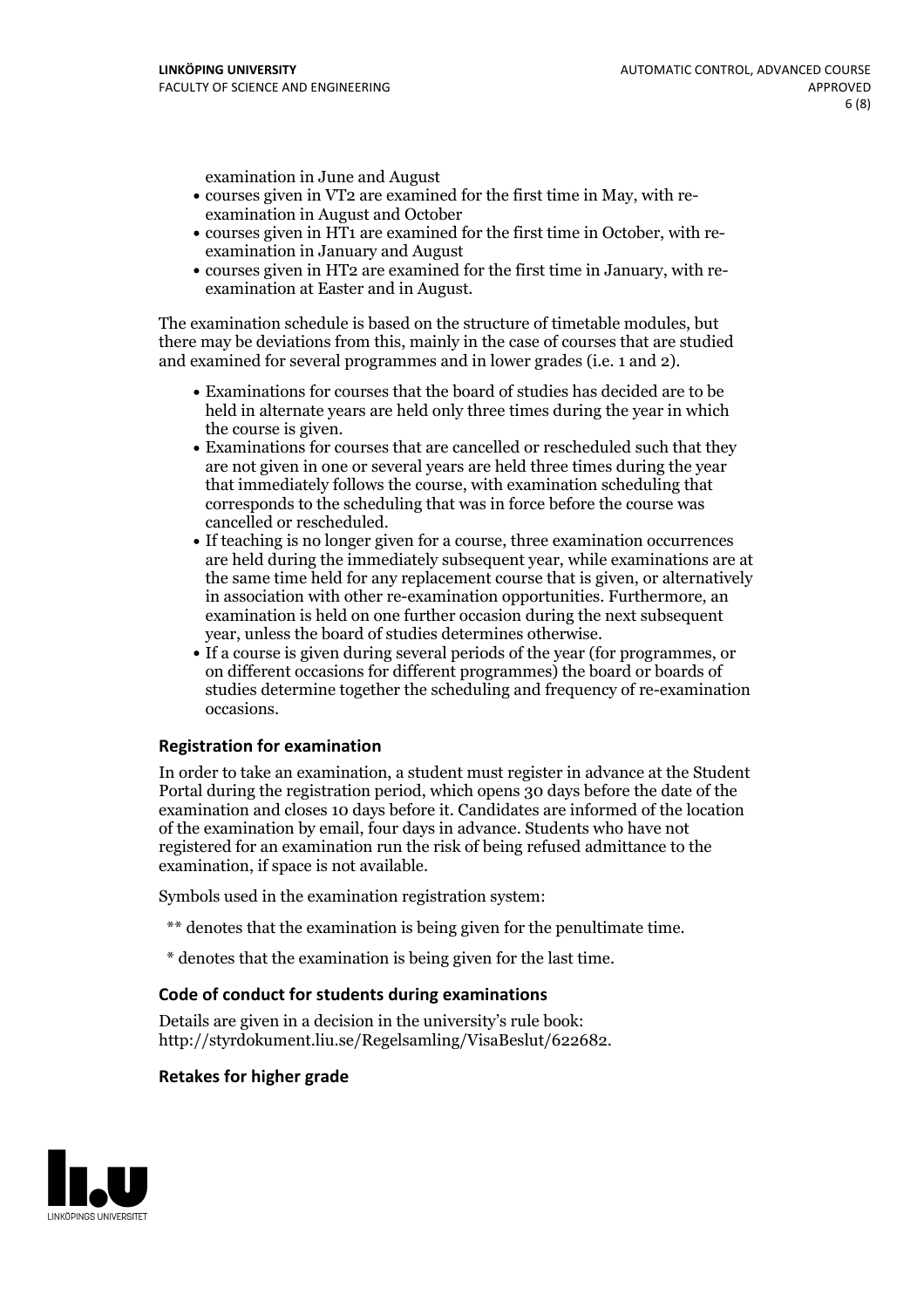Students at the Institute of Technology at LiU have the right to retake written examinations and computer-based examinations in an attempt to achieve a higher grade. This is valid for all examination components with code "TEN" and "DAT". The same right may not be exercised for other examination components, unless otherwise specified in the course syllabus.

#### **Retakes of other forms of examination**

Regulations concerning retakes of other forms of examination than written examinations and computer-based examinations are given in the LiU regulations

http://styrdokument.liu.se/Regelsamling/VisaBeslut/622678.

#### **Plagiarism**

For examinations that involve the writing of reports, in cases in which it can be assumed that the student has had access to other sources (such as during project work, writing essays, etc.), the material submitted must be prepared in accordance with principles for acceptable practice when referring to sources (references or quotations for which the source is specified) when the text, images, ideas, data, etc. of other people are used. It is also to be made clear whether the author has reused his or her own text, images, ideas, data, etc. from previous examinations.

A failure to specify such sources may be regarded as attempted deception during examination.

#### **Attempts to cheat**

In the event of <sup>a</sup> suspected attempt by <sup>a</sup> student to cheat during an examination, or when study performance is to be assessed as specified in Chapter <sup>10</sup> of the Higher Education Ordinance, the examiner is to report this to the disciplinary board of the university. Possible consequences for the student are suspension from study and a formal warning. More information is available at https://www.student.liu.se/studenttjanster/lagar-regler-rattigheter?l=sv.

#### **Grades**

The grades that are preferably to be used are Fail (U), Pass (3), Pass not without distinction  $(4)$  and Pass with distinction  $(5)$ . Courses under the auspices of the faculty board of the Faculty of Science and Engineering (Institute of Technology) are to be given special attention in this regard.

- 1. Grades U, 3, 4, 5 are to be awarded for courses that have written
- examinations. 2. Grades Fail (U) and Pass (G) may be awarded for courses with <sup>a</sup> large degree of practical components such as laboratory work, project work and group work.

#### **Examination components**

- 
- 1. Grades U, 3, 4, <sup>5</sup> are to be awarded for written examinations (TEN). 2. Grades Fail (U) and Pass (G) are to be used for undergraduate projects and other independent work.